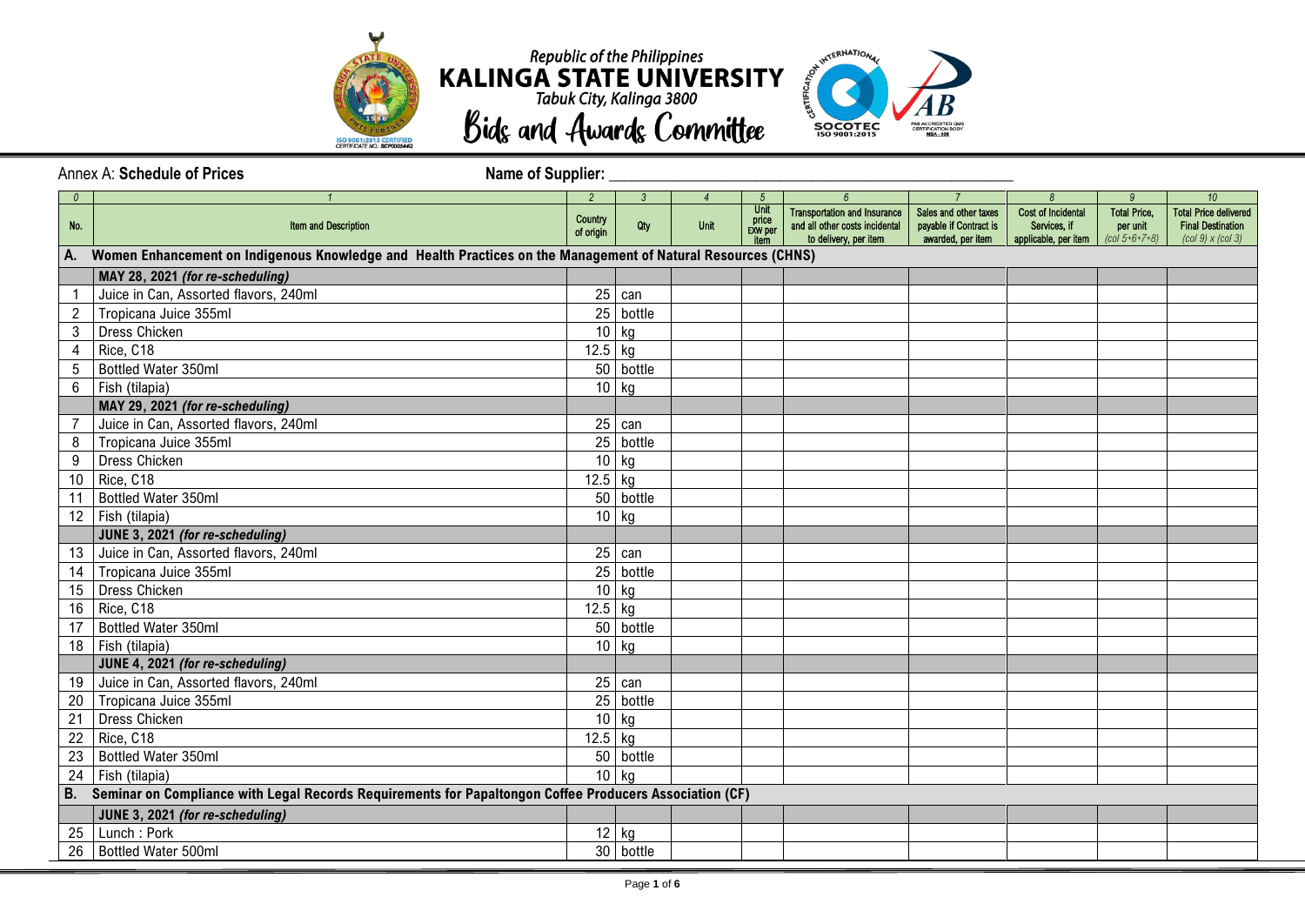



|             | Snacks AM - Cupcake and Four Season Juice in Can                                    |                 | $30$ pax            |  |  |  |  |  |  |  |
|-------------|-------------------------------------------------------------------------------------|-----------------|---------------------|--|--|--|--|--|--|--|
| 28          | Snacks PM - Lipton Tea 300ml and Fudgee Bar (asstd)                                 |                 | $30$ pax            |  |  |  |  |  |  |  |
|             | C. Seminar on Bookkeeping for the Papaltongon Coffee Producers Association (CF)     |                 |                     |  |  |  |  |  |  |  |
|             | JUNE 4, 2021 (for re-scheduling)                                                    |                 |                     |  |  |  |  |  |  |  |
| 29          | Lunch: Pork                                                                         | $12$ kg         |                     |  |  |  |  |  |  |  |
| 30          | Bottled Water 500ml                                                                 | 30 <sup>°</sup> | bottle              |  |  |  |  |  |  |  |
| 31          | Snacks AM - Cupcake and Four Season Juice in Can                                    | 30              | pax                 |  |  |  |  |  |  |  |
| 32          | Snacks PM - Lipton Tea 300ml and Fudgee Bar (asstd)                                 |                 | $30$ pax            |  |  |  |  |  |  |  |
| D.          | <b>Community Awareness on Resources &amp; Environmental Management (CA-RD)</b>      |                 |                     |  |  |  |  |  |  |  |
|             | JUNE 7, 2021 (for re-scheduling)                                                    |                 |                     |  |  |  |  |  |  |  |
| 33          | Snacks AM - Pansit with Shanghai and Pineapple Juice in Can                         | 50              | pax                 |  |  |  |  |  |  |  |
| 34          | Lunch - Rice, Fried Chicken, Fried Tilapia and Bottled Water 350ml                  | 50              | pax                 |  |  |  |  |  |  |  |
| 35          | Snacks PM - Chicken Empanada and Fit 'n Right                                       | 50              | pax                 |  |  |  |  |  |  |  |
|             | JUNE 8, 2021 (for re-scheduling)                                                    |                 |                     |  |  |  |  |  |  |  |
| 36          | Snacks AM - Pansit with Shanghai and Pineapple Juice in Can                         | 50              | pax                 |  |  |  |  |  |  |  |
| 37          | Lunch - Rice, Fried Chicken, Fried Tilapia and Bottled Water 350ml                  | 50              | pax                 |  |  |  |  |  |  |  |
| 38          | Snacks PM - Chicken Empanada and Fit 'n Right                                       |                 | $\overline{50}$ pax |  |  |  |  |  |  |  |
| E.          | Adversity Quotient of Barangay Development Council and Sangguniang Kabataan (CPAIG) |                 |                     |  |  |  |  |  |  |  |
|             | <b>JUNE 8, 2021</b>                                                                 |                 |                     |  |  |  |  |  |  |  |
| 39          | Snacks AM - Empanada anf Coke Mismo                                                 |                 | 90 pax              |  |  |  |  |  |  |  |
| 40          | Lunch - Rice, Beef Steak, Ginataang kalabasa with ground pork, fruit salad and      | 90              | pax                 |  |  |  |  |  |  |  |
|             | Bottled Water 350ml                                                                 |                 |                     |  |  |  |  |  |  |  |
| 41          | Snacks PM - Siopao, Puto pao and Pineapple juice in can                             | 90              | pax                 |  |  |  |  |  |  |  |
|             | <b>JUNE 9, 2021</b>                                                                 |                 |                     |  |  |  |  |  |  |  |
| 42          | Snacks AM - Palabok and Coke mismo                                                  | 90              | pax                 |  |  |  |  |  |  |  |
| 43          | Lunch-Rice, Sinigang na salmon, buttered chicken, fruits and Bottled Water 350ml    | 90              | pax                 |  |  |  |  |  |  |  |
| 44          | Snacks PM - 2 pcs Mr. Donut & Four seaon juice in can                               |                 | 90 pax              |  |  |  |  |  |  |  |
| $F_{\rm c}$ | Seminar-Workshop on Action Research for Teachers (COED)                             |                 |                     |  |  |  |  |  |  |  |
|             | <b>JUNE 10, 2021</b>                                                                |                 |                     |  |  |  |  |  |  |  |
| 45          | Snacks AM - Macaroni Salad and Pineapple Juice in can                               |                 | $70$ pax            |  |  |  |  |  |  |  |
| 46          | Lunch - Rice, Beef Steak, Adobong Sitaw, Fruit Salad, and Bottled Water 350ml       |                 | $70$ pax            |  |  |  |  |  |  |  |
| 47          | Snacks PM - Cheese Burger and Chuckie Drink 180ml                                   |                 | 70 pax              |  |  |  |  |  |  |  |
|             | <b>JUNE 11, 2021</b>                                                                |                 |                     |  |  |  |  |  |  |  |
| 48          | Snacks AM - Spaghetti and Pineapple juice in can                                    |                 | 70 pax              |  |  |  |  |  |  |  |
| 49          | Lunch - Rice, Pork Fillet, Chopsuey and Bottled Water 350ml                         | 70              | pax                 |  |  |  |  |  |  |  |
| 50          | Snacks PM - Special Empanada with Egg and Chuckie Drink 180ml                       |                 | 70 pax              |  |  |  |  |  |  |  |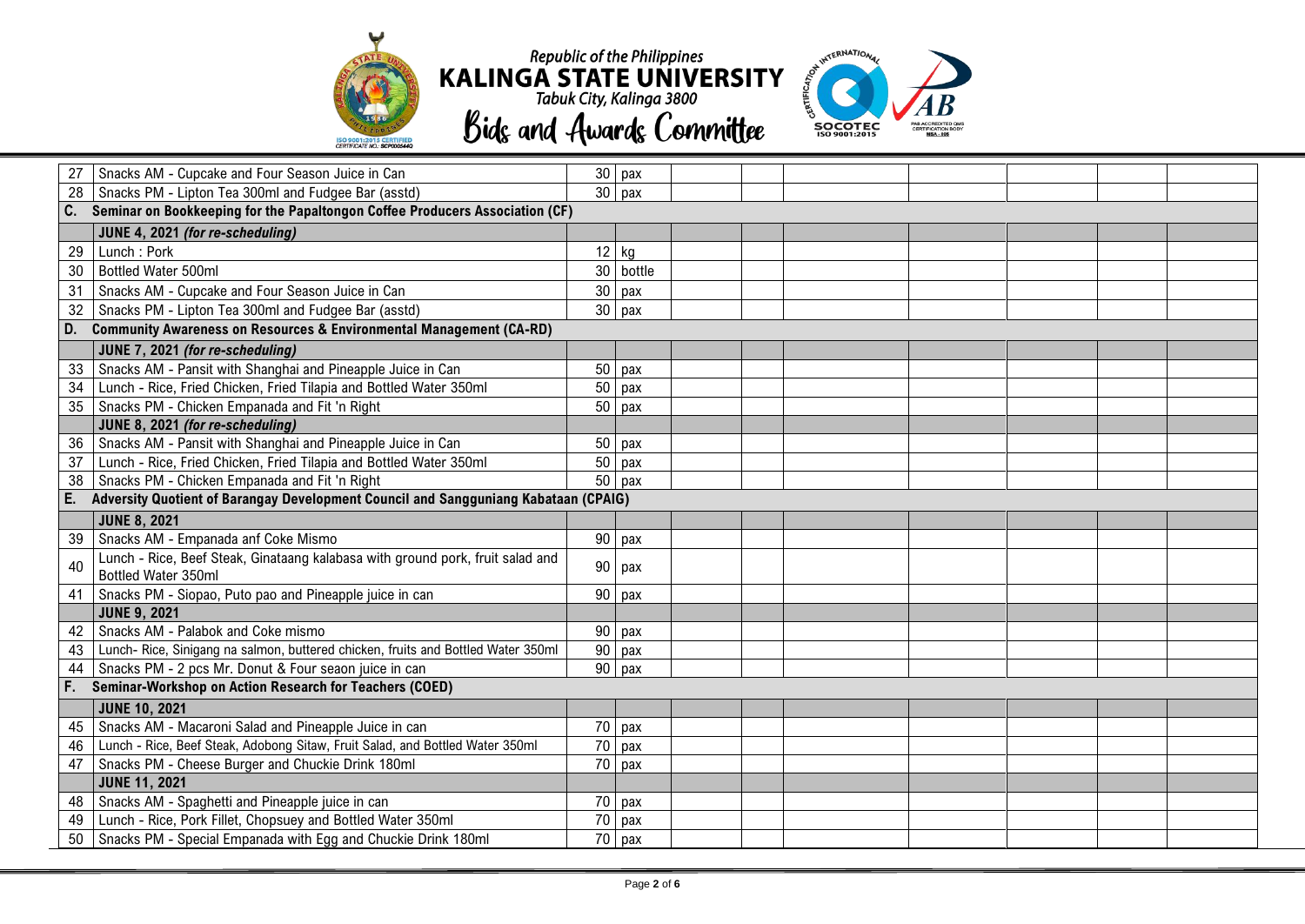

|    | Awareness and Values Development on Solid Waste Management among community residents of Brgy. Kinama, Rizal (CAFES)       |    |                     |  |  |  |  |  |  |  |
|----|---------------------------------------------------------------------------------------------------------------------------|----|---------------------|--|--|--|--|--|--|--|
|    | <b>JUNE 11, 2021</b>                                                                                                      |    |                     |  |  |  |  |  |  |  |
| 51 | Snacks AM - Pansit cabagan & pineapple juice in can                                                                       |    | $60$ pax            |  |  |  |  |  |  |  |
| 52 | Lunch - Rice, Chicken Adobo, Fried Fish, Pinakbet, Fruit Salad and Bottled                                                |    | $60$ pax            |  |  |  |  |  |  |  |
|    | Water 350ml                                                                                                               |    |                     |  |  |  |  |  |  |  |
| 53 | Snacks PM - Macaroni salad & four season juice in can                                                                     |    | $60$ pax            |  |  |  |  |  |  |  |
|    | <b>JUNE 18, 2021</b>                                                                                                      |    |                     |  |  |  |  |  |  |  |
| 54 | Snacks AM - Pansit cabagan & pineapple juice in can                                                                       |    | 40 pax              |  |  |  |  |  |  |  |
| 55 | Lunch - Rice, Chicken Adobo, Fried Fish, Pinakbet, Fruit Salad and Bottled<br>Water 350ml                                 |    | 40 pax              |  |  |  |  |  |  |  |
|    | Snacks PM - Macaroni salad & four season juice in can                                                                     |    | 40 pax              |  |  |  |  |  |  |  |
|    | <b>Community Engagement among the upland community (CA-CD)</b>                                                            |    |                     |  |  |  |  |  |  |  |
|    | <b>JUNE 16, 2021</b>                                                                                                      |    |                     |  |  |  |  |  |  |  |
| 57 | Snacks AM - Pansit with Shanghai and Pineapple Juice in Can                                                               |    | $30$ pax            |  |  |  |  |  |  |  |
| 58 | Lunch - Rice, Fried Chicken, Fried Tilapia and Bottled Water 350ml                                                        |    | $30$ pax            |  |  |  |  |  |  |  |
| 59 | Snacks PM - Chicken Empanada and Fit 'n Right                                                                             |    | $30$ pax            |  |  |  |  |  |  |  |
|    | Seminar-Workshop on Administrative Capability of the BDC and SK (CPAIG)                                                   |    |                     |  |  |  |  |  |  |  |
|    | <b>JUNE 17, 2021</b>                                                                                                      |    |                     |  |  |  |  |  |  |  |
| 60 | Snacks AM - Empanada anf Coke Mismo                                                                                       |    | $70$ pax            |  |  |  |  |  |  |  |
| 61 | Lunch - Rice, Beef Steak, Ginataang kalabasa with ground pork, fruit salad and<br>Bottled Water 350ml                     |    | 70 pax              |  |  |  |  |  |  |  |
|    | Snacks PM - Siopao, Puto pao and Pineapple juice in can                                                                   |    | $\overline{70}$ pax |  |  |  |  |  |  |  |
|    | Seminar on Teachers' Physiological and Social Wellness: Unlocking the Potential of Resilience in Times of Pandemic (COED) |    |                     |  |  |  |  |  |  |  |
|    | <b>JUNE 17, 2021</b>                                                                                                      |    |                     |  |  |  |  |  |  |  |
| 63 | Snacks AM - Macaroni Salad and Pineapple Juice in can                                                                     |    | $70$ pax            |  |  |  |  |  |  |  |
| 64 | Lunch - Rice, Beef Steak, Adobong Sitaw, Fruit Salad, and Bottled Water 350ml                                             | 70 | pax                 |  |  |  |  |  |  |  |
| 65 | Snacks PM - Cheese Burger and Chuckie Drink 180ml                                                                         |    | $70$ pax            |  |  |  |  |  |  |  |
|    | <b>JUNE 18, 2021</b>                                                                                                      |    |                     |  |  |  |  |  |  |  |
| 66 | Snacks AM - Spaghetti and Pineapple juice in can                                                                          |    | 70 pax              |  |  |  |  |  |  |  |
| 67 | Lunch - Rice, Pork Fillet, Chopsuey and Bottled Water 350ml                                                               | 70 | pax                 |  |  |  |  |  |  |  |
|    | Snacks PM - Special Empanada with Egg and Chuckie Drink 180ml                                                             |    | 70 pax              |  |  |  |  |  |  |  |
|    | Enhancing Framers Productivity through the Technology Transfer Extension Program (CA)                                     |    |                     |  |  |  |  |  |  |  |
|    | <b>JUNE 18, 2021</b>                                                                                                      |    |                     |  |  |  |  |  |  |  |
| 69 | Snacks AM - Bihon Guisado and Pineapple juice in can                                                                      | 90 | pax                 |  |  |  |  |  |  |  |
|    | Lunch - Rice, Chicken Adobo, Pinakbet, and Fruit Salad with Bottled Water 350ml                                           | 90 | pax                 |  |  |  |  |  |  |  |
| 71 | Snacks PM - Cheese Burger and Four Season Juice in Can                                                                    |    | $90$ pax            |  |  |  |  |  |  |  |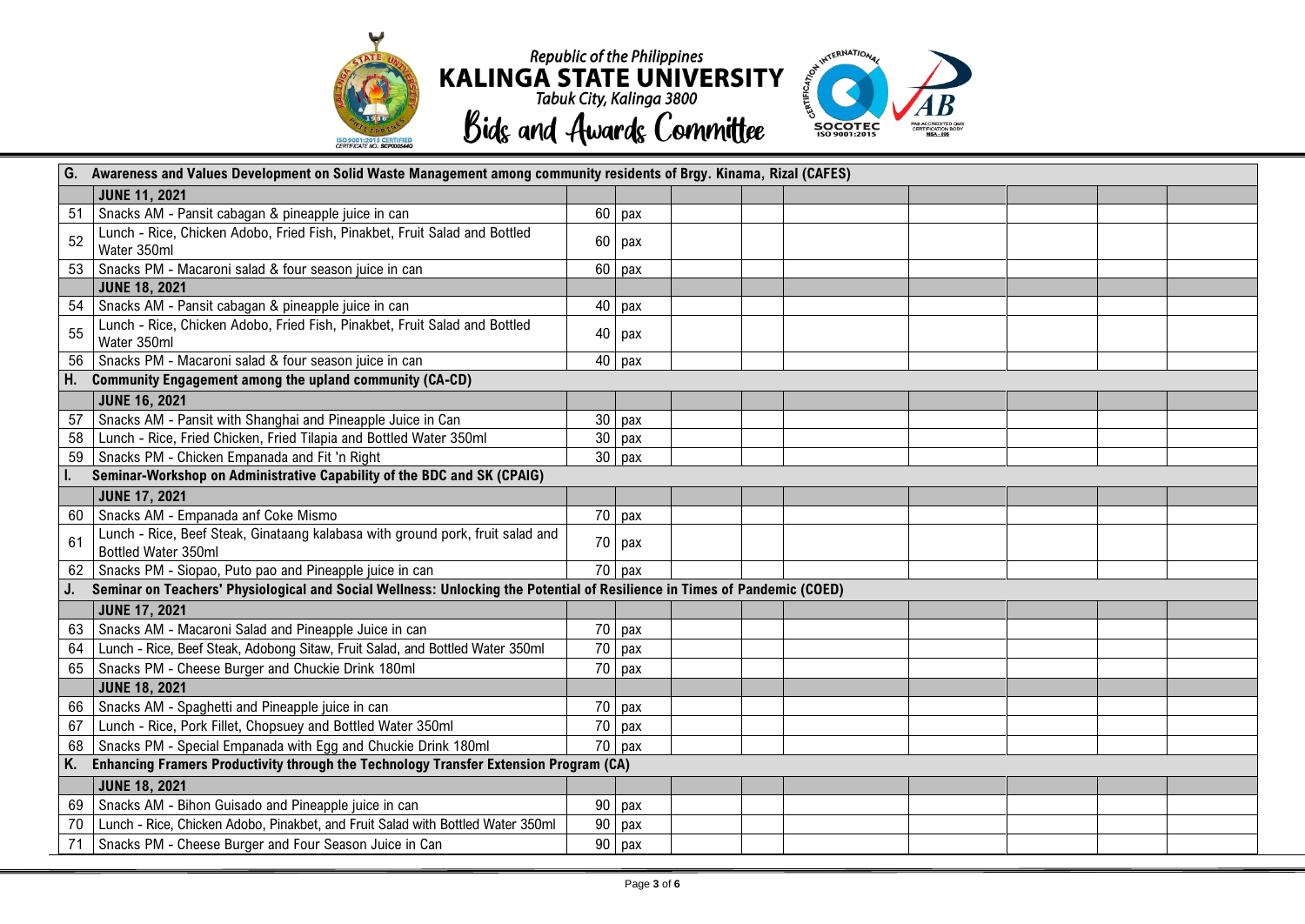

 $\overline{\phantom{a}}$ 



|    | <b>Teenage Pregnancy (CLASS)</b>                                                                     |        |           |  |  |  |  |  |  |  |
|----|------------------------------------------------------------------------------------------------------|--------|-----------|--|--|--|--|--|--|--|
|    | <b>JUNE 23, 2021</b>                                                                                 |        |           |  |  |  |  |  |  |  |
| 72 | Snacks AM - Pansit Bihon and Pineapple Juice in Can                                                  | 100    | pax       |  |  |  |  |  |  |  |
| 73 | Lunch - Rice, Chicken Adobo, Pinakbet, Fruit Salad, and Bottled Water 350ml                          | 100    | pax       |  |  |  |  |  |  |  |
| 74 | Snacks AM - Special Empanada and Chuckie drink 180ml                                                 |        | $100$ pax |  |  |  |  |  |  |  |
| M. | Management of Trauma, Moral Injury and Grief in COVID 19 Crisis (CLASS)                              |        |           |  |  |  |  |  |  |  |
|    | <b>JUNE 24, 2021</b>                                                                                 |        |           |  |  |  |  |  |  |  |
| 75 | Snacks AM - Pansit Bihon and Pineapple Juice in Can                                                  | 100    | pax       |  |  |  |  |  |  |  |
| 76 | Lunch - Rice, Chicken Adobo, Pinakbet, Fruit Salad, and Bottled Water 350ml                          | 100    | pax       |  |  |  |  |  |  |  |
| 77 | Snacks AM - Special Empanada and Chuckie drink 180ml                                                 | 100    | pax       |  |  |  |  |  |  |  |
| N. | Seminar-Workshop on Journalism for Teachers (COED)                                                   |        |           |  |  |  |  |  |  |  |
|    | <b>JUNE 24, 2021</b>                                                                                 |        |           |  |  |  |  |  |  |  |
| 78 | Snacks AM - Macaroni Salad and Pineapple Juice in can                                                | 70     | pax       |  |  |  |  |  |  |  |
| 79 | Lunch - Rice, Beef Steak, Adobong Sitaw, Fruit Salad, and Bottled Water 350ml                        | 70     | pax       |  |  |  |  |  |  |  |
| 80 | Snacks PM - Cheese Burger and Chuckie Drink 180ml                                                    | 70     | pax       |  |  |  |  |  |  |  |
|    | <b>JUNE 25, 2021</b>                                                                                 |        |           |  |  |  |  |  |  |  |
| 81 | Snacks AM - Spaghetti and Pineapple juice in can                                                     | 70     | pax       |  |  |  |  |  |  |  |
| 82 | Lunch - Rice, Pork Fillet, Chopsuey and Bottled Water 350ml                                          | 70     | pax       |  |  |  |  |  |  |  |
| 83 | Snacks PM - Special Empanada with Egg and Chuckie Drink 180ml                                        |        | 70 pax    |  |  |  |  |  |  |  |
| 0. | Intensive Farming System and Organic Agriculture (CA-RD)                                             |        |           |  |  |  |  |  |  |  |
|    | <b>JUNE 25, 2021</b>                                                                                 |        |           |  |  |  |  |  |  |  |
| 84 | Snacks AM - Pansit with Shanghai and Pineapple Juice in Can                                          | 30     | pax       |  |  |  |  |  |  |  |
| 85 | Lunch - Rice, Fried Chicken, Fried Tilapia and Bottled Water 350ml                                   | $30\,$ | pax       |  |  |  |  |  |  |  |
| 86 | Snacks PM - Chicken Empanada and Fit 'n Right                                                        | 30     | pax       |  |  |  |  |  |  |  |
| P. | Seminar on the Role of the Barangay in Violence Against Women and their Children (VAWC) Cases (CCJE) |        |           |  |  |  |  |  |  |  |
|    | <b>JUNE 25, 2021</b>                                                                                 |        |           |  |  |  |  |  |  |  |
| 87 | Snacks AM - Siopao, Cupcake and Fit 'n Right 330ml                                                   |        | 60 pax    |  |  |  |  |  |  |  |
| 88 | Lunch - Fried Chicken, Kare-kareng Gulay, Fruit Salad and Bottled Water 350ml                        |        | 60 pax    |  |  |  |  |  |  |  |
| Q. | Technology Transfer of a Multipurpose Commodity Solat Tunnel Dryer (CEIT)                            |        |           |  |  |  |  |  |  |  |
|    | <b>JUNE 28, 2021</b>                                                                                 |        |           |  |  |  |  |  |  |  |
| 89 | Snacks AM - Chicken Macaroni Salad and Coke Solo                                                     | 30     | pax       |  |  |  |  |  |  |  |
| 90 | Lunch - Pork Adobo, Fish Fillet, Banana and Bottled Water 350ml                                      | 30     | рах       |  |  |  |  |  |  |  |
| 91 | Snacks PM - Puto Pao and Coke Solo                                                                   |        | 30 pax    |  |  |  |  |  |  |  |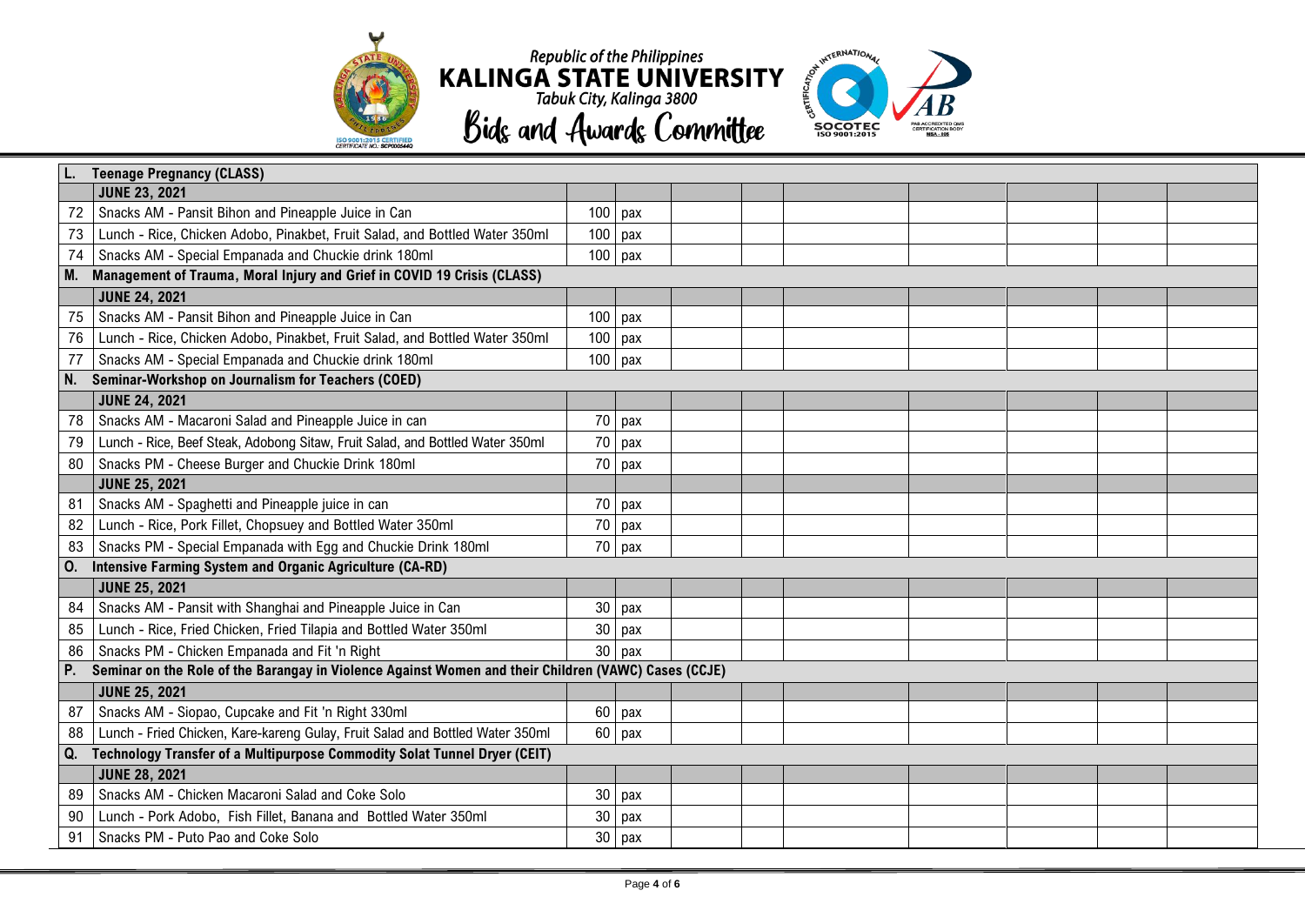



| R.                            | Digital Competence Training for Teachers in Balawag Elementary School (CEIT)                   |       |                 |                 |                                                                |  |  |  |  |  |  |  |
|-------------------------------|------------------------------------------------------------------------------------------------|-------|-----------------|-----------------|----------------------------------------------------------------|--|--|--|--|--|--|--|
|                               | <b>JUNE 28, 2021</b>                                                                           |       |                 |                 |                                                                |  |  |  |  |  |  |  |
| 92                            | Snacks AM - Pansit, Puto and Bottled Juice                                                     |       | 30              | pax             |                                                                |  |  |  |  |  |  |  |
| 93                            | Lunch - Rice, Igado, Pinakbet, Fruit Salad and Bottled Water 350ml                             |       | 30              | pax             |                                                                |  |  |  |  |  |  |  |
| 94                            | Snacks PM - Siopao and Bottled Juice                                                           |       | 30              | pax             |                                                                |  |  |  |  |  |  |  |
|                               | <b>JUNE 29, 2021</b>                                                                           |       |                 |                 |                                                                |  |  |  |  |  |  |  |
| 95                            | Snacks AM - Chicken Macaroni Salad and Coke Solo                                               |       | 30              | pax             |                                                                |  |  |  |  |  |  |  |
| 96                            | Lunch - Pork Adobo, Fish Fillet, Banana and Bottled Water 350ml                                |       | 30              | pax             |                                                                |  |  |  |  |  |  |  |
| 97                            | Snacks PM - Puto Pao and Coke Solo                                                             |       | 30 <sup>°</sup> | pax             |                                                                |  |  |  |  |  |  |  |
| S.                            | Engineering Paper/ Pop-up Book Making Training and Workshop to the Sangguniang Kabataan (CEIT) |       |                 |                 |                                                                |  |  |  |  |  |  |  |
|                               | <b>JUNE 28, 2021</b>                                                                           |       |                 |                 |                                                                |  |  |  |  |  |  |  |
| 98                            | Snacks AM - Pansit, Puto and Bottled Juice                                                     |       | 30              | pax             |                                                                |  |  |  |  |  |  |  |
| 99                            | Lunch - Rice, Igado, Pinakbet, Fruit Salad and Bottled Water 350ml                             |       | $\overline{30}$ | pax             |                                                                |  |  |  |  |  |  |  |
|                               | 100 Snacks PM - Siopao and Bottled Juice                                                       |       | 30              | pax             |                                                                |  |  |  |  |  |  |  |
|                               | <b>JUNE 29, 2021</b>                                                                           |       |                 |                 |                                                                |  |  |  |  |  |  |  |
|                               | 101   Snacks AM - Chicken Macaroni Salad and Coke Solo                                         |       | 30              | рах             |                                                                |  |  |  |  |  |  |  |
|                               | 102   Lunch - Pork Adobo, Fish Fillet, Banana and Bottled Water 350ml                          |       | 30              | pax             |                                                                |  |  |  |  |  |  |  |
|                               | 103   Snacks PM - Puto Pao and Coke Solo                                                       |       | 30              | pax             |                                                                |  |  |  |  |  |  |  |
|                               | <b>Q</b><br>Seminar-workshop on Parliamentary Procedures (CPAIG)                               |       |                 |                 |                                                                |  |  |  |  |  |  |  |
|                               | <b>JUNE 30, 2021</b>                                                                           |       |                 |                 |                                                                |  |  |  |  |  |  |  |
|                               | 104 Snacks AM - Bihon guisado and pineapple juice in can                                       |       | 70              | pax             |                                                                |  |  |  |  |  |  |  |
|                               | 105 Lunch - Rice, Nilagang Baka, Fried Bangus, Watermelon and Bottled Water 350ml              |       | 70              | pax             |                                                                |  |  |  |  |  |  |  |
|                               | 106   Snacks PM - Banana Cake & Four seasons in can                                            |       |                 | 70 pax          |                                                                |  |  |  |  |  |  |  |
|                               | U. ENTREPRENEURSHIP-BALBALAN (CBAA-MBA)                                                        |       |                 |                 |                                                                |  |  |  |  |  |  |  |
|                               | <b>JUNE 30, 2021</b>                                                                           |       |                 |                 |                                                                |  |  |  |  |  |  |  |
|                               | 107   Snacks AM - Pansit with Shanghai and Pineapple Juice in Can                              |       | 30              | pax             |                                                                |  |  |  |  |  |  |  |
|                               | 108 Lunch - Rice, Fried Chicken, Fried Tilapia and Bottled Water 350ml                         |       | 30              | pax             |                                                                |  |  |  |  |  |  |  |
|                               | 109 Snacks PM - Chicken Empanada and Fit 'n Right                                              |       |                 | $30$ pax        |                                                                |  |  |  |  |  |  |  |
|                               | V. Financial Literacy Management of Agribusiness Entrepreneurs (CBAA-MBA)                      |       |                 |                 |                                                                |  |  |  |  |  |  |  |
|                               | <b>JUNE 30, 2021</b>                                                                           |       |                 |                 |                                                                |  |  |  |  |  |  |  |
|                               | 110 Snacks AM - Pansit with Shanghai and Pineapple Juice in Can                                |       | 30              | pax             |                                                                |  |  |  |  |  |  |  |
|                               | 111 Lunch - Rice, Fried Chicken, Fried Tilapia and Bottled Water 350ml                         |       | $\overline{30}$ | pax             |                                                                |  |  |  |  |  |  |  |
|                               | 112 Snacks PM - Chicken Empanada and Fit 'n Right                                              |       | $\overline{30}$ | pax             |                                                                |  |  |  |  |  |  |  |
|                               | <b>Grand-Total Amount in Figures:</b><br>Php                                                   |       |                 |                 |                                                                |  |  |  |  |  |  |  |
| <b>Total Amount in words:</b> |                                                                                                |       |                 |                 |                                                                |  |  |  |  |  |  |  |
|                               | Performance Security:<br>N/A                                                                   |       |                 |                 | Warranty shall be for three (3) months for expendable supplies |  |  |  |  |  |  |  |
|                               | Delivery Period:                                                                               | 30 CD |                 | Price Validity: | 30 cd                                                          |  |  |  |  |  |  |  |